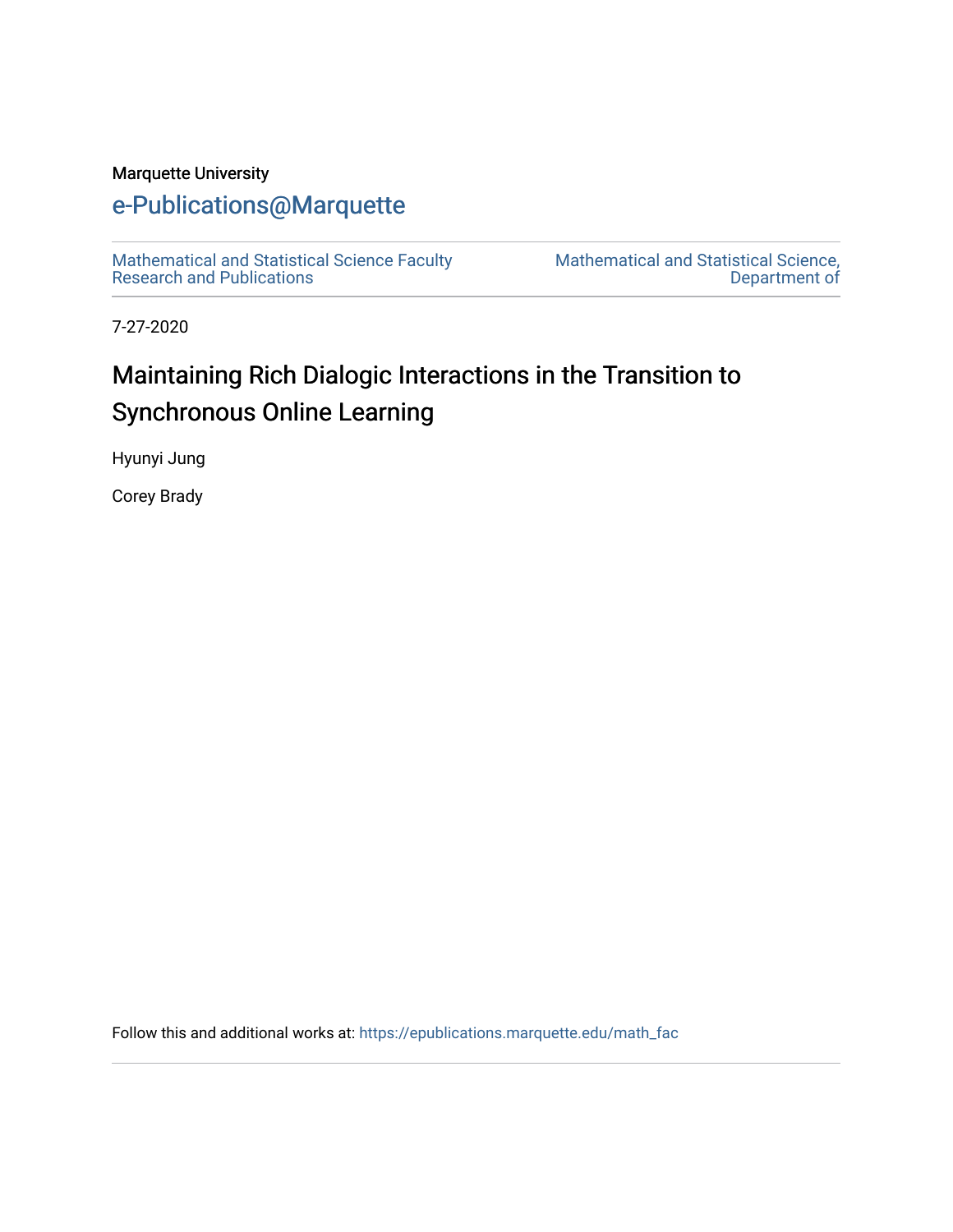**Marquette University**

# **e-Publications@Marquette**

# *Mathematics and Statistical Sciences Faculty Research and Publications/College of Arts and Sciences*

*This paper is NOT THE PUBLISHED VERSION***.** 

Access the published version via the link in the citation below.

*Information and Learning Sciences*, Vol. 121, No. 5/6 (July 27, 2020): 391-400[. DOI.](https://doi.org/10.1108/ils-04-2020-0096) This article is © Emerald and permission has been granted for this version to appear in [e-Publications@Marquette.](http://epublications.marquette.edu/) Emerald does not grant permission for this article to be further copied/distributed or hosted elsewhere without the express permission from Emerald.

# Maintaining Rich Dialogic Interactions in the Transition to Synchronous Online Learning

Hyunyi Jung Department of Mathematical and Statistical Sciences, Marquette University, Milwaukee, WI Corey Brady Department of Teaching and Learning, Vanderbilt University, Baxter, TN

A central premise across a variety of educational research and policy documents is that students learn with greater understanding in classrooms where they engage in exploring, reasoning, and communicating about their thinking (Hiebert and Wearne, 1993; National Council of Teachers of English, 2016; National Council of Teachers of Mathematics, 2000). With the recent emergency transition to remote online instruction in higher education, opportunities for rich synchronous learning have been diminished in many courses. Most instructors have had to adapt rapidly from in-person classroom settings to online environments without sufficient time and training. Accordingly, college students have shared concerns about the lack of opportunities to interact with others. We offer a design case (Boling,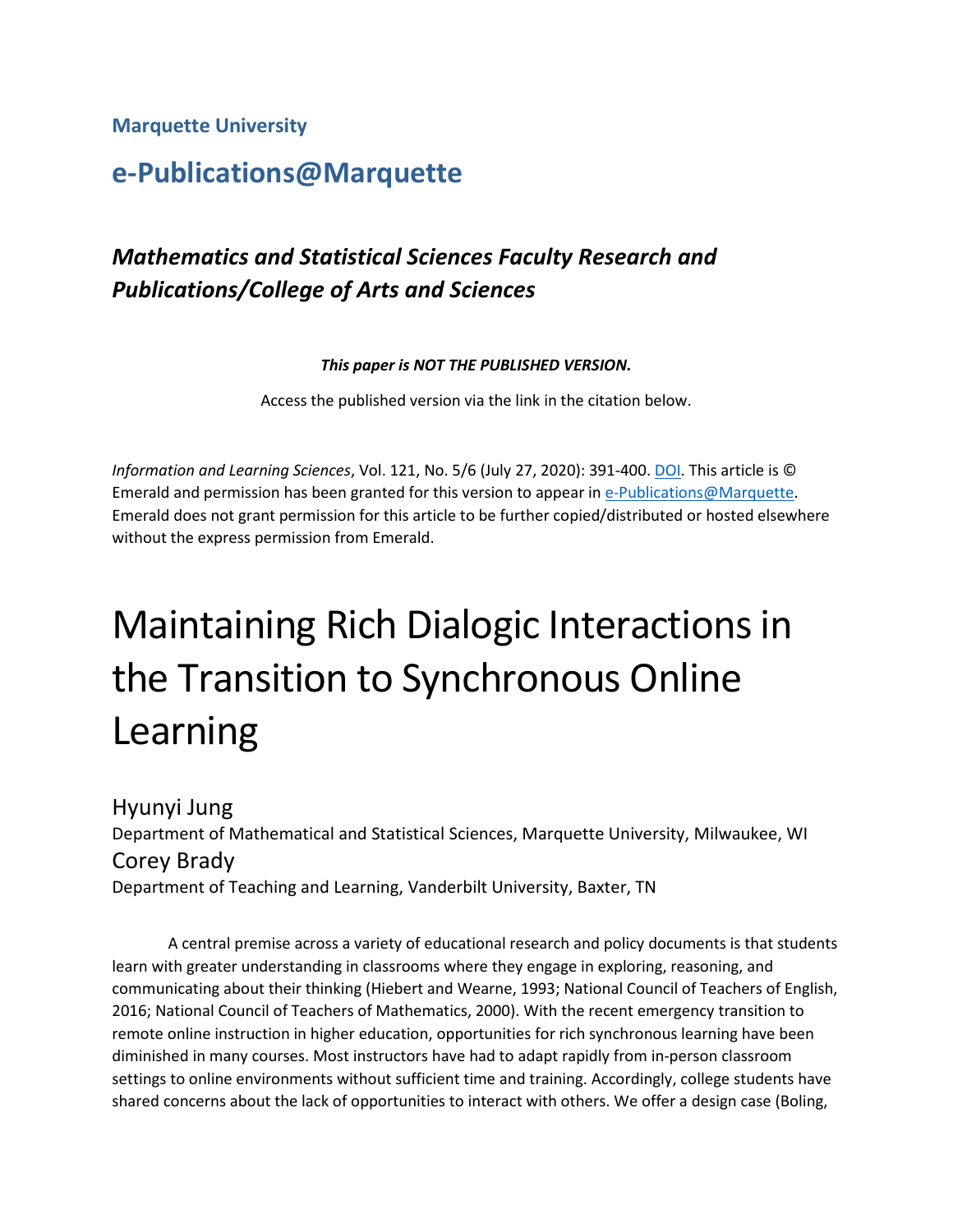2010), based on the recent experiences of the first author, capturing an approach to making the transition from in-person to remote learning while maintaining a course's synchronous, dialogic nature. We describe principles of instructional design and implementation that became salient in this case, grounding our account in evidence from student voices and perspectives. We investigate how these principles might make a shift to synchronous online instruction manageable for instructors.

# Interaction Patterns in Face to Face and Online Discussions

The importance of dialogic interactions (Bakhtin, 1984) in classrooms has been reported across disciplines (Sherry, 2017; Wertsch and Toma, 1995). While *monologic* discourse is described as the transmission of information from a teacher to students, *dialogic* discourse serves as a thinking opportunity for students to generate new meanings for themselves through communication (Wood, 1998). In a dialogic discussion, students often use the words of their classmates for their own sense making, rather than passively accepting the procedures the teacher provides (cf, Bakhtin, 1984). The emergence of monologic or dialogic discourse is often closely connected to the types of questions that teachers ask (Nystrand et al., 1997) and is related to patterns of classroom interactions such as *recitation*, *funneling*, or *focusing* (Wood, 1998).

A *recitation* pattern, in which the teacher asks a question, students respond to the question, and the teacher evaluates the response for correctness, is often found in teacher-led classroom discourse (Sinclair and Coulthard, 1975, and cf Mehan, 1979, 1980). A shortcoming of this monologic pattern is that students passively learn concepts because teachers show them what to do and then ask them to practice (Meserve and Suydam, 1992). A closely-related communication pattern, called funneling, described by Wood (1998), is illustrated below.

Teacher: What is 9+8? Ken: 16 Teacher: Okay. 9 plus 9 equals 18. And 9 plus 8 is one less than 18. So 9+8 is? Ken: 17

In the recitation pattern, the teacher might tell Ken that his answer was incorrect and ask another student to provide a response. In this funneling example, the teacher continues to engage with Ken but responds to his incorrect answer by leading Ken through a strategy that comes entirely from the teacher. By replying to the teacher's questions, Ken completes the work and is implicated in the associated strategy. Thus, in the funneling pattern, it may *appear* that learning is occurring (for Ken); however, students involved in funneling may only be responding to the surface questions instead of expressing or justifying their own thinking. Although the teacher may intend to support students' learning by guiding them to correct answers, both recitation and funneling patterns provide students minimal agency, as they follow solution strategies that the teacher has in mind (Wood, 1998).

By contrast, the *focus* pattern supports more balanced and dialogic interactions between students and teachers (Wood, 1998). For example, the teacher may invite students to discuss possible solution pathways with reasoning and justifications. As students present their work, the teacher asks questions that help everyone attend to the work of their classmates and that encourage students to connect their thinking with that of others. In classrooms where the focus pattern often appears,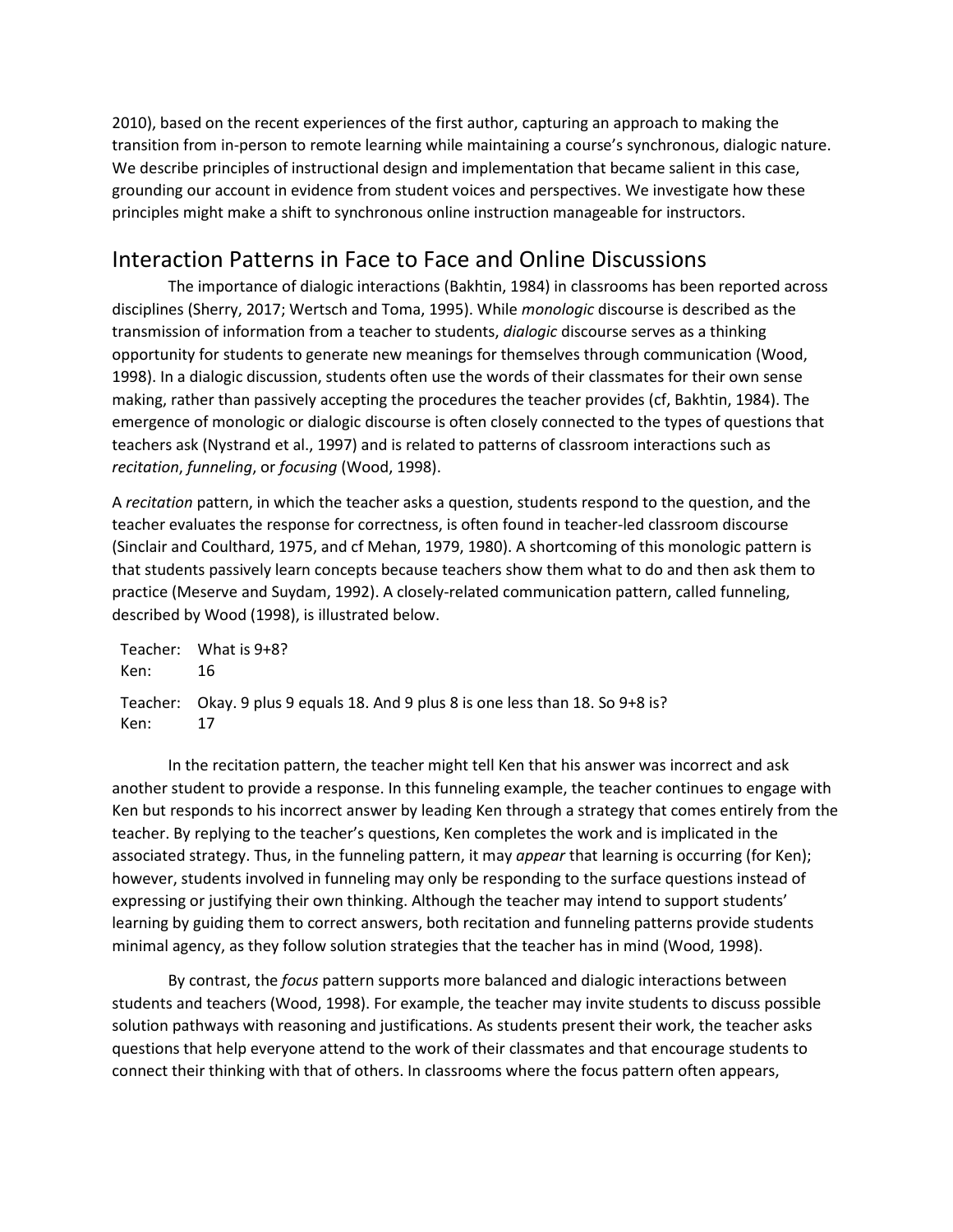students may come to expect that their provisional ideas will be respected and understand that what counts as learning is developing concepts for themselves (Wood, 1998).

Though rooted in face-to-face classroom studies, analyses of communication patterns have also appeared in the research on online discussions (Sherry, 2017). Similar to in-class discussions, the quality of students' online learning is highly dependent on the types of questions teachers ask (Zhu, 2006). When asked open-ended questions, students tend to express higher-order thinking, whereas with closed-ended questions, they are likely to show lower-order thinking (Sherry, 2017). Studies of discussions in online forums also present the potential strengths and limitations of discourse in online learning environments as opposed to in-person settings. On the one hand, online discussions may encourage participation from less outspoken learners (Larson and Keiper, 2002) and allow more time for students to develop reflective responses (Beeghly, 2005). On the other hand, because online discussions often occur in writing, miscommunication can happen due to the absence of facial expressions or other conversational markers of tone and intent. Students may also be overwhelmed by the large volume of other posts in settings where they are asked to engage and respond to their classmates' posts (Meyer, 2003).

Most previous studies focus on online learning that foregrounds a written modality (e.g., Groenke, 2008; Kim and Bateman, 2010; Sherry, 2017). Further research is needed to study features of real-time interactions online that promote the *focus* pattern. The present study responds to this need, illustrating instructional practices and their outcomes during synchronous online discussions.

#### Background

This study concerned a mathematical content course for K-8 preservice teachers (hereafter students or *teacher-learners*<sup>[1](#page-3-0)</sup>) at a Midwestern university, forced online by the COVID-19 crisis. Data included video recordings and transcripts of synchronous online sessions, students' written work, and their reflections. In transitioning to online learning, we designed sequences of instructional materials and developed conjectures about possible trajectories for students' learning on the basis of the instructional activities. These conjectures were tentative and revised throughout the sessions through ongoing analysis of the instructor (first author) and the outside researcher (second author). We describe the online social norms negotiated by the instructor and students on the basis of their prior relations in face-to-face learning, and we describe episodes that illustrate the nature of dialogic discussions in the synchronous online environment.

## Creating Social Norms in the Transition to Online Environments

In face-to-face sessions, the instructor often introduced sets of problems and provided time for teacher-learners to solve the problems in groups, followed by whole-class discussions where the student-generated solutions were the center of discussion. In transitioning to the online medium, she conjectured she could maintain synchronous dialogic discussions with technological supports, such as Zoom meetings, Google Drive, and virtual manipulatives. She decided to negotiate social norms

<span id="page-3-0"></span> $1$  We use the term teacher-learner to emphasize that the students in this course are preservice teachers who are experiencing the mathematical content of the course as learners and also as future classroom teachers who will be expected to effectively communicate the content with their students.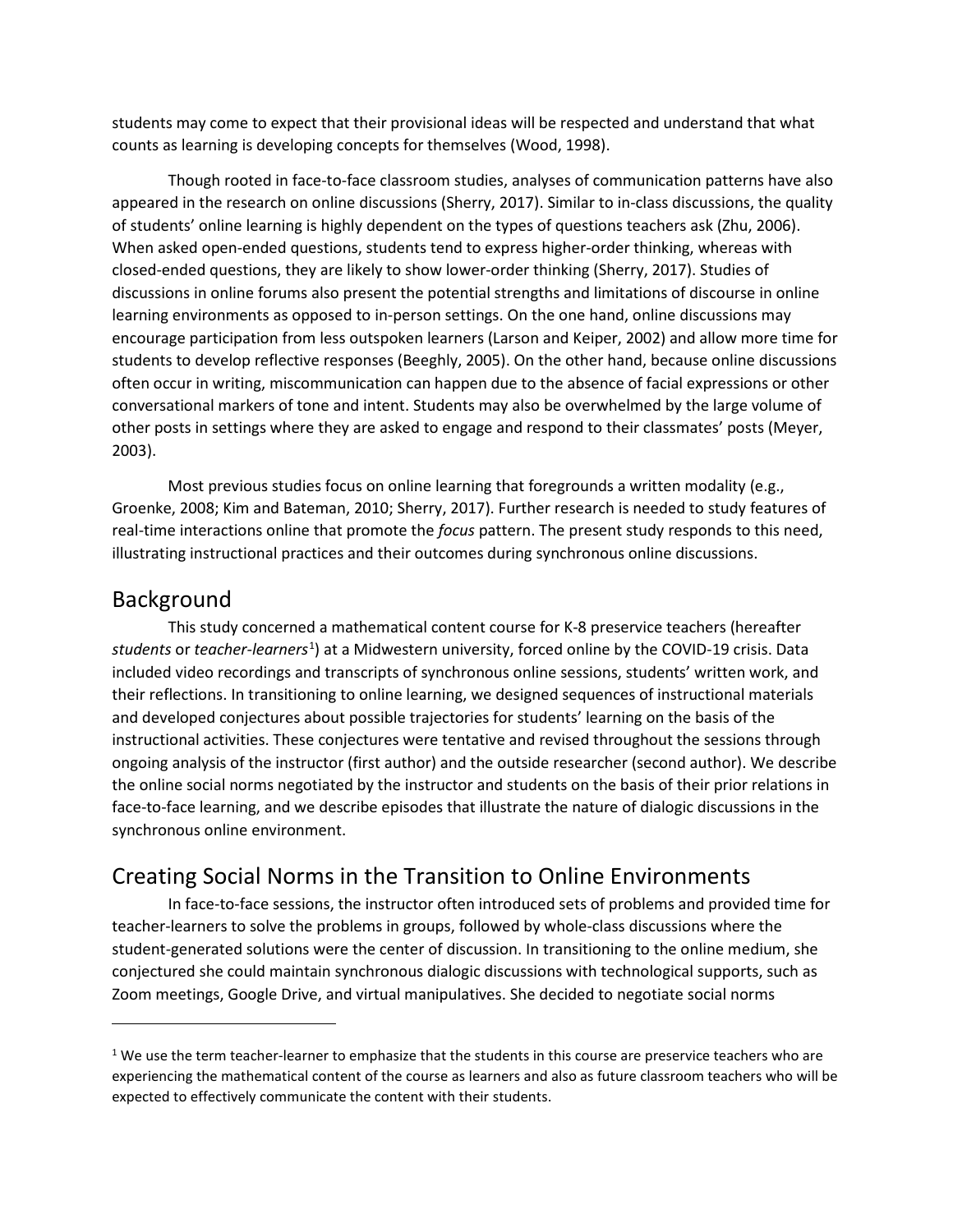explicitly, through mutually constituting expectations and commitments between her and the teacherlearners (Yackel et al., 1991). In the first online meeting with the teacher-learners, she directly asked them what concerns they had and how she could best support their learning. They shared concerns about the lack of opportunities to interact with other students and instructors and mentioned that continued meetings would be preferable. The group agreed to meet weekly through Zoom and then, having recognized the value of the technology, spent time practicing how each participant could share screens to describe their work and exploring ways to write mathematical expressions in Google Drawings.

To maximize the time for dialogic discussions of student-generated solution approaches, the instructor proposed to provide problem sets as homework prior to each Zoom meeting. She explained that, similar to the problem sets from prior in-person sessions, the homework would include nonroutine problems new to the teacher-learners. Accordingly, she explained that the homework would be graded for effort, instead of for correctness, to encourage them to show provisional ideas in their answers. By allowing students to express preliminary ideas, rather than presenting her predetermined methods to them, the instructor attempted to strengthen a social norm of the course, in which a variety of solutions were valued and deeply engaged with (Wood, 1998).

# Dialogic Discussions in Synchronous Online Learning

The episode below is included to illustrate the dialogic nature of discussions achieved in Zoom meetings. Although the specific mathematical content in these episodes may not be applicable for instructors of other courses, the instructional strategies and outcomes show a way to maintain *discipline-rich* online dialogic interactions, which may translate analogously to other disciplines. The teacher-learners were discussing their methods for visualizing  $2 \div \frac{1}{4}$  and  $1 \div \frac{2}{3}$ . Prior to this session, they had discussed several meanings of division, including repeated subtraction methods (e.g.,  $10 \div 2$  interpreted as "How many groups of 2 are in 10?" or "How many times can you subtract 2 from 10?"). The teacher-learners were encouraged to invent and conceptually unpack various division algorithms, for the purpose of learning to teach their future elementary students with a focus on sense making.

*Instructor:* Did anyone figure out how to solve these problems visually?

*Rylie:* So what I did… (sharing her screen as Figure 1 below) I did repeated subtraction literally, so up here what I did was I just kept subtracting  $\frac{1}{4}$  just to premise this. I did minus  $\frac{1}{4}$  until I got to nothing left. Then I counted up how many minus ¼ I did, which got me to 8. So that's how I did that.

$$
2 - \frac{1}{4} - \frac{1}{4} - \frac{1}{4} - \frac{1}{4} - \frac{1}{4} - \frac{1}{4} - \frac{1}{4} - \frac{1}{4} - \frac{1}{4}
$$
  
So  $2 - \frac{1}{4} = \sqrt{3}$ 

**Figure 1.** Rylie's screen sharing of her answer to the problem  $2 \div \frac{1}{4}$ 

*Rylie:* But here (sharing her screen as Figure 2), you can't equally keep subtracting 2/3 from 3/3, and I did one as 3/3 because that was an easier way of doing it. So what I did was I took it in half.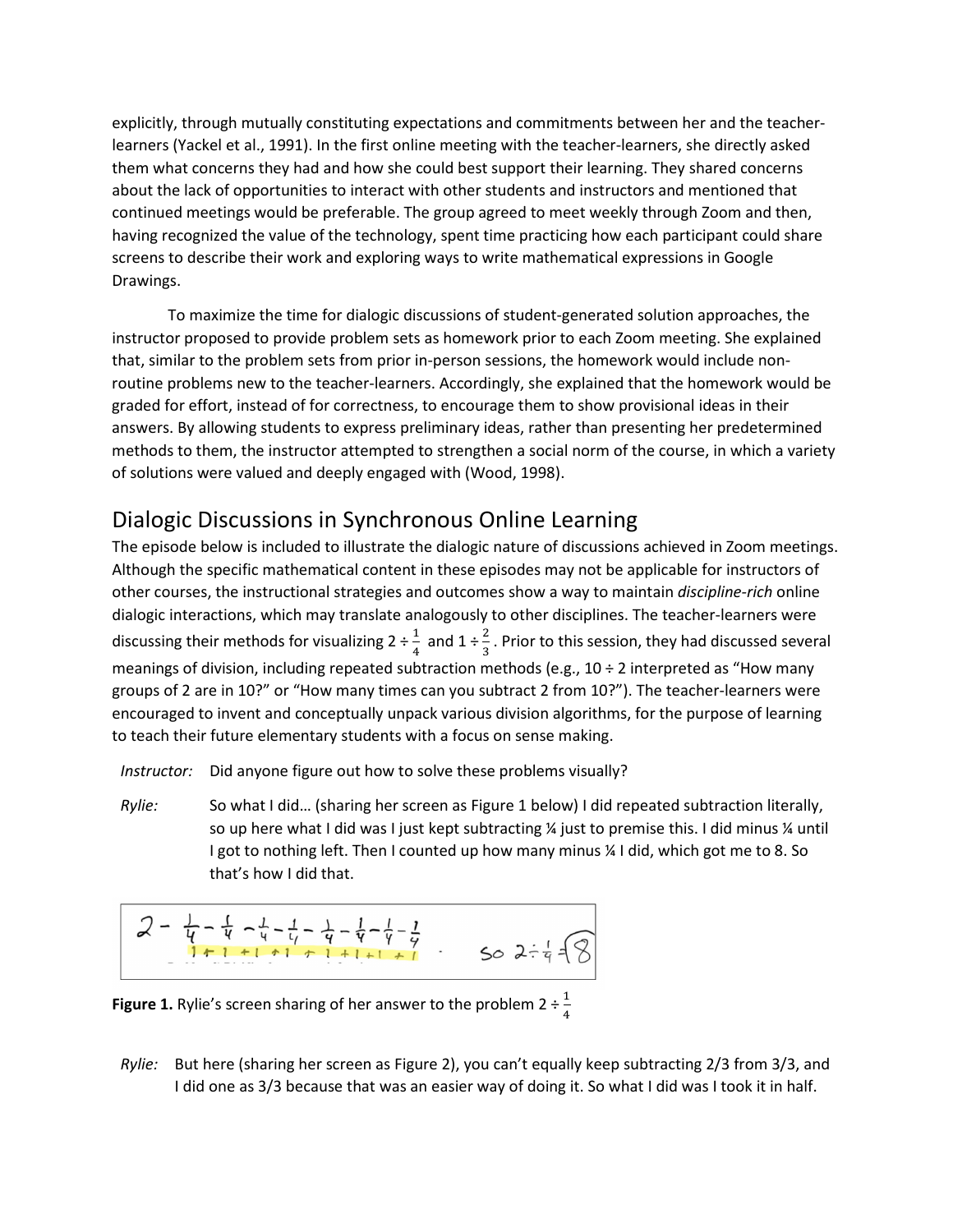So I did half of 2/3, which is 1/3. So I did 3/3 minus 1/3, minus 1/3, minus 1/3. So since these are all ½ 's, not all ones, I did plus ½, plus ½, plus ½ to get  $1\frac{1}{2}$ .



**Figure 2**. Rylie's answer to the problem  $1 \div \frac{2}{3}$ 3

*Instructor:* Questions? The last one is very interesting. Did anyone understand what Rylie explained for the last one? (pause)

Observing Rylie's work on the screen, the instructor realized that her strategy involved a leap that had not been previously discussed in the course and that this invention could help others explore the different approaches their future students might bring to their classes. The instructor asked the group if anyone understood Rylie's explanation. As Rylie looked at the faces of her classmates on the screen, she realized they did not understand some of her explanation. Therefore, she continued to reason about her methods.

| Rylie:      | I just divided it in half because, like I said, you can't evenly subtract 2/3 from 3/3 multiple<br>times.                                                                                                                             |
|-------------|---------------------------------------------------------------------------------------------------------------------------------------------------------------------------------------------------------------------------------------|
| Instructor: | (Looking at each student's face on screen and deciding that the others still may not<br>understand what she did) Right. So instead of you subtract 2/3 from one, you subtracted<br>1/3. But where did you get the 1/2?                |
| Rylie:      | Because 1/3 is one half of 2/3. Because up here $[2 \div \frac{1}{4}]$ , ¼ is one whole of ¼. Like one of ¼<br>is ¼. So that's why I could do one plus one plus one plus one.                                                         |
| Instructor: | Oh, so one plus means how many times you subtract % from two, right?                                                                                                                                                                  |
| Rylie:      | Yeah. I took the repeated subtraction literally.                                                                                                                                                                                      |
| Instructor: | So when you said in the problem one [2 $\div \frac{1}{4}$ ], when you said one plus one plus one plus<br>one, that means the times, right?                                                                                            |
| Rylie:      | Yes.                                                                                                                                                                                                                                  |
| Instructor: | Then the bottom $[1 \div \frac{2}{3}]$ , you are saying because you didn't subtract one full times, but<br>you subtracted half of that, that you are subtracting half of this 2/3half of 2/3 three<br>times. You got $1\frac{1}{2}$ . |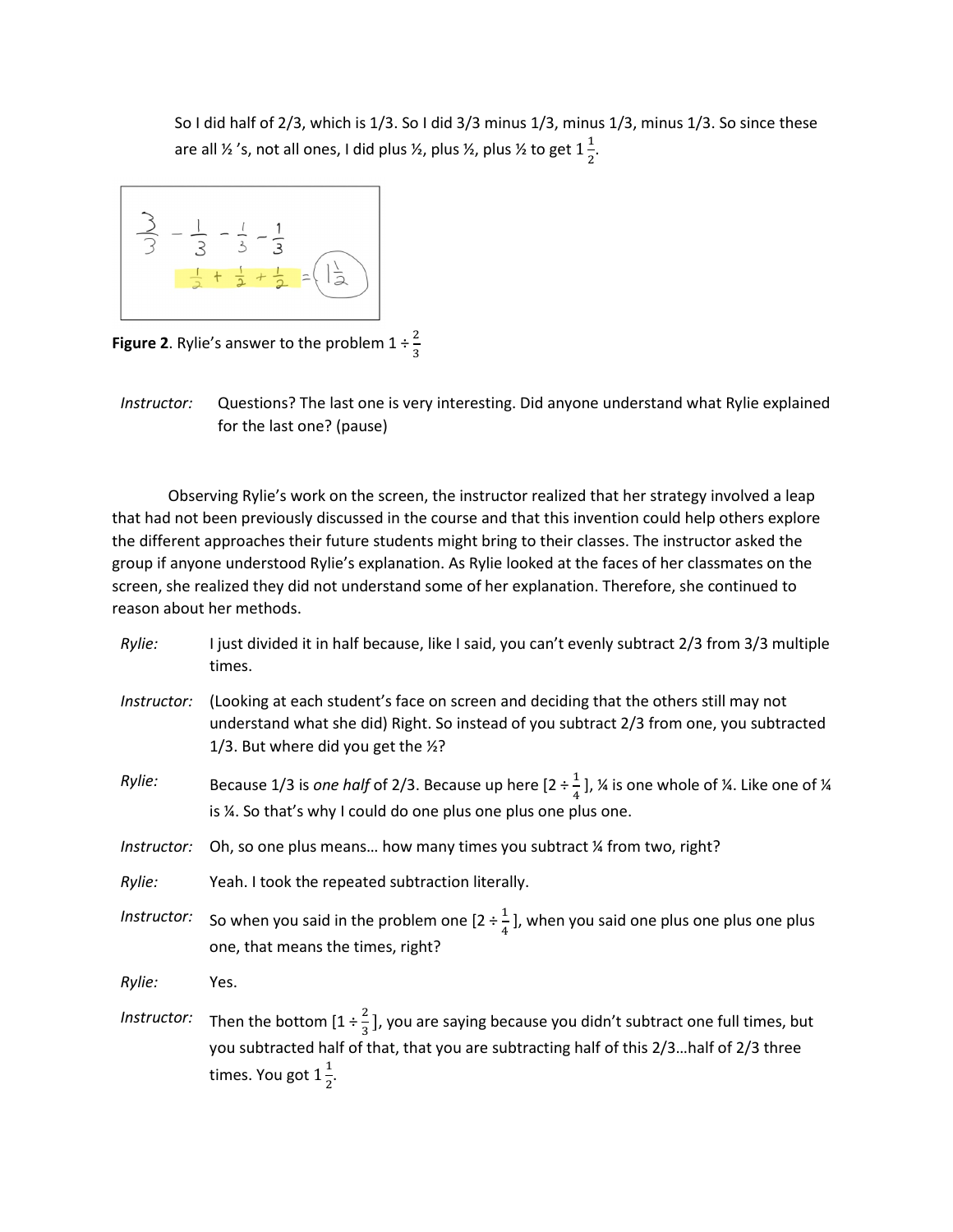*Rylie:* Exactly. Yeah.

After Rylie justified her approach, the instructor decided to *step in* to highlight important aspects of the solution she felt many of the teacher-learners might not understand (based on their facial expressions). The instructor rephrased Rylie's method for the problem  $[2 \div \frac{1}{4}]$  and asked a clarifying question, whether each "1" in the expression (i.e., 1+1+1+1+1+1+1+1) meant the number of times 1/4 was subtracted. The use of screen sharing allowed Rylie to illustrate her work and the instructor to focus the attention of the class on the meaning of Rylie's innovation. The instructor continued:

*Instructor:* This is a really difficult concept and it was very interesting that you had come up with this new idea that is really cool. Let's see if everyone understood this…(pause). Can anyone re-explain what Rylie just said for the second problem? Or both problems one and two? *Kimberly:* I can do it using the pattern blocks. *Instructor:* Okay. Great. *Kimberly:* So what I was looking at is that the whole are three of these (sharing her screen as Figure 3), that [the hexagon shape] would be a whole.



**Figure 3.** Kimberly's screen sharing of a hexagon compared of parallelograms

*Instructor:* Problem two or one? Kimberly: For problem two  $[1 \div \frac{2}{3} = ?]$ . So the one [hexagon] would be a whole and the 2/3 are these two (pointing out two blue parallelograms inside of the hexagon), because each of these (pointing out one blue parallelogram above) is 1/3, so two of them would equal this much (pointing out the two blue parallelograms). So what it asked is to…I guess if you were doing it like the repeated subtraction then you would take…so this a whole, and 2/3 you would subtract 2/3. So that's one subtraction of 2/3 (drawing red marks around the two parallelogram and writing down 1, as shown in the left side of Figure 4). Then if you were to subtract another 2/3, it would be this one plus one more (drawing additional red marks as shown in the right side of Figure 4).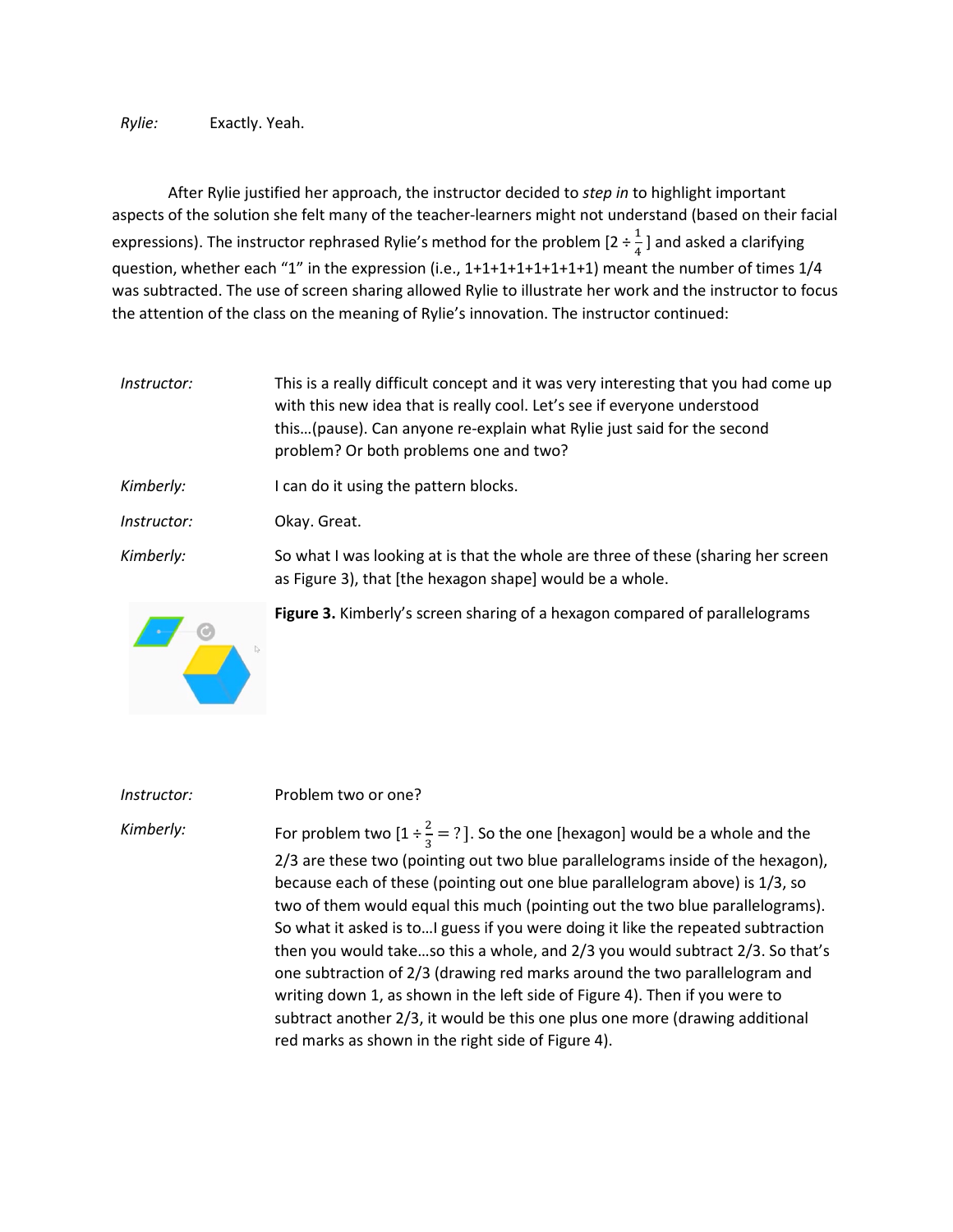

**Figure 4**. Subtracting one 2/3 from 3/3 (on the left) and another 2/3 from the remaining shapes (on the right)

*Kimberly:* But since there isn't physically another whole, then you only have one [parallelogram], because our new whole...but since we only have one of them, it's technically only half, so we only get the  $1\frac{1}{2}$ . 2

The instructor showed respect for Rylie's idea and invited other teacher-learners to conceptualize the idea. Kimberly volunteered to share her thinking by using a free online tool [\(https://apps.mathlearningcenter.org/pattern-shapes/\)](https://apps.mathlearningcenter.org/pattern-shapes/) introduced by the instructor prior to this session. In in-person sessions, the instructor introduced physical pattern blocks for similar purposes, but because students did not have access to the manipulatives, she found a free app that allowed the manipulation of pattern blocks on screen.

Kimberly showed her step-by-step process to solve the problem using the free app and screen sharing. And as the discussion unfolded, it featured increased student-to-student interaction. For example, another teacher-learner asked a presenter, "Can you explain again how you got…I understand the first part of your drawing, but I don't understand how you're multiplying it three times with your drawing." The instructor *stepped back* from the conversation, affording other students the opportunity to understand presenters' work for themselves. In these examples, the instructor's *focusing* questions served to guide the discussion of the teacher-learners' justifications and maintain attention on the presenters' work and explanations (Wood, 1998). Rather than attempting to *funnel* a student's ideas toward her ways of thinking, the instructor tried to monitor what the other teacher-learners might not understand and ask questions that supported persistent attention to innovative aspects of studentgenerated solutions.

In their journal reflections, the teacher-learners said that features they liked about the synchronous online sessions were sharing provisional ideas and clarifying their thinking to others during the Zoom sessions. One commented:

I gain a deeper understanding of content and how to approach it in a variety of ways once I hear from classmates during Zoom sessions. I am also able to "teach" the way that I approached the problem which helps in developing my skills as an educator.

When asked what was different about the classroom community in the Zoom context, one teacherlearner responded instead about continuities: "I still feel very connected to my classmates, as if I can reach out to them with questions. The classroom community may be remote, but I still feel like I am learning alongside everyone else." Another teacher-learner shared a similar view regarding the Zoom context: "I found it helpful in the same way that it was helpful when we shared ideas in class." The synchronous online sessions with technological aids allowed the instructor and other teacher-learners to observe everyone's face and tone, read interactive written work, and participate in the ongoing sensemaking process, all of which helped to maintain dialogic discussions, resembling prior in-person sessions.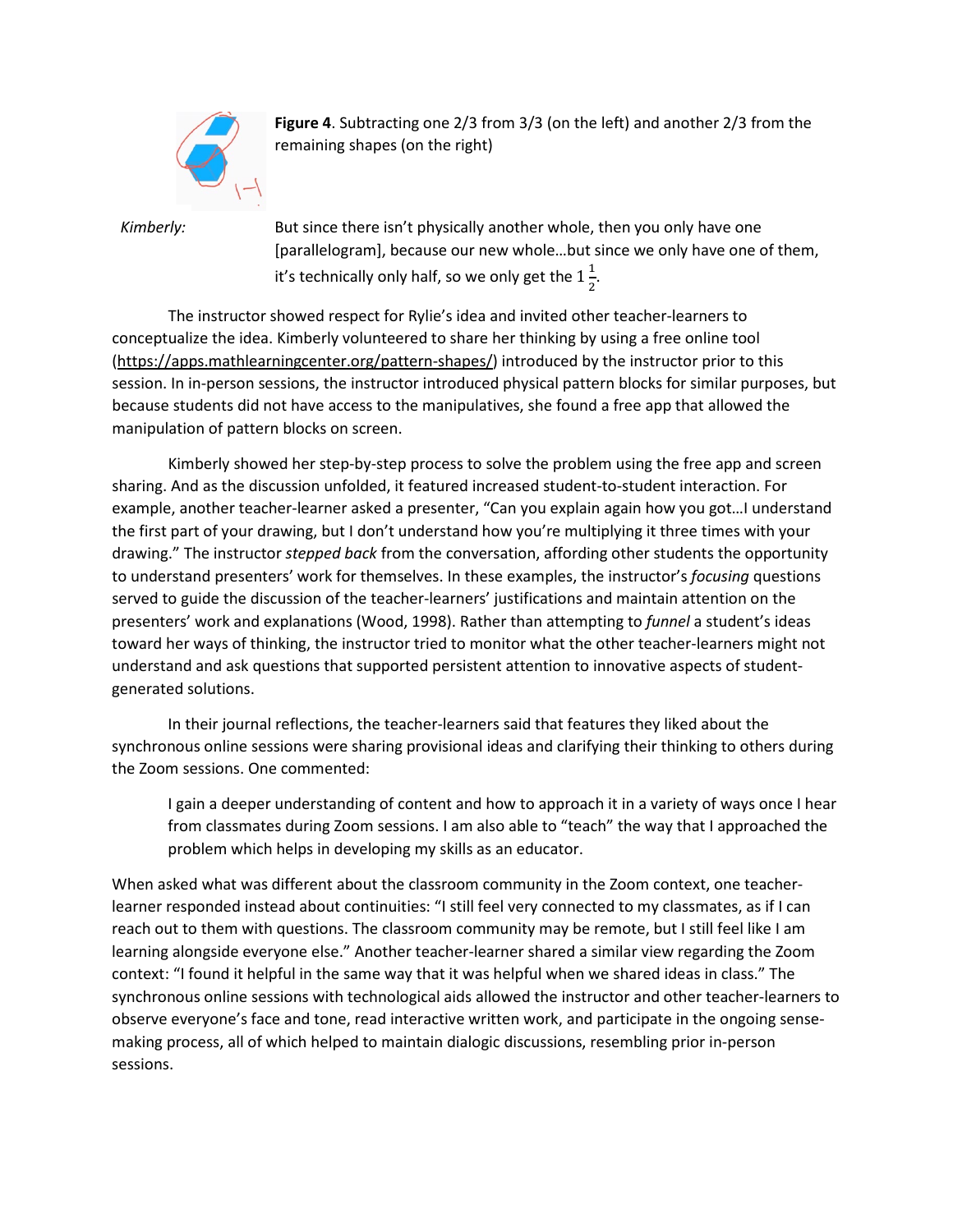## Opportunities to Interact with Students in Synchronous Small Groups

To address the concerns of the teacher-learners about the lack of opportunities to interact with other students, and to extend the course's small-group interactions into the online format, the instructor incorporated alternative instructional practices. In our instructional design meetings, the second author suggested using Breakout Rooms to support possible trajectories for the students' learning through problem solving. The instructor incorporated this idea to allow teacher-learners to discuss homework problems with their team members. The instructor told students, "We are going to discuss these ideas that you shared [in your homework], and we may revise as we discuss and ask questions to each other about what you have written in the document," supporting them in revising their original ideas during these small-group interactions. In addition, she asked the teacher-learners to discuss the different solution approaches they used to solve the problems or jot down their combined solution as well as the assumptions and choices they made to solve the problem in a shared Google Doc.

Monitoring their progress in the Google Docs, the instructor gauged when to invite the small groups back to the whole-group meeting and initiate discussion: "Start with team one. You can explain step by step…while the other teams are listening to what team one is doing, let's write down questions on the same [Google] form." During the whole-group discussion, the instructor encouraged the teacherlearners to copy and paste their mathematical models into a shared folder so they could compare different ideas. At the end of each team's presentation, the instructor asked questions, including "What are the similarities and differences across the solutions shared?" and "What connections do you see between the solutions?" to help students evaluate the results of diverse approaches and build on one another's solutions to construct powerful collective ideas (Stein et al., 2008). Several teacher-learners discussed what they noticed about the similarities and differences, and connected their methods and solutions.

They also shared positive experiences of discussing their ideas in small groups through the Zoom Breakout Rooms. One said, "I liked the breakout because it's similar to when we talk and turn in the classroom which is nice." Another expressed a related idea:

I like the breakout meetings because they let you share your idea with a smaller group first that can give you feedback in a low-pressure environment. Then I have the space and time to refine the answer that I will deliver to the larger group so that it makes the most sense to everyone.

Most teacher-learners mentioned that they liked the environment, suggesting it was similar to in-person environments in which they shared their ideas in small teams.

## Principles of Instructional Design to Facilitate Dialogic Discussions

As we reflect collectively on this experience, we identify several principles of instructional design and implementation that became salient in this case. The first is the focus on maintaining and continual construction of social norms established in mutual expectations and commitments between instructor and students. The regularities in practices of the classroom community that promoted dialogic discussions were built over the rest of the course between the instructor and the teacher-learners instead of merely set up by the instructor at the beginning. The construction of social norms among the members of a classroom community has been studied in face-to-face classes (e.g., Yackel et al., 1991).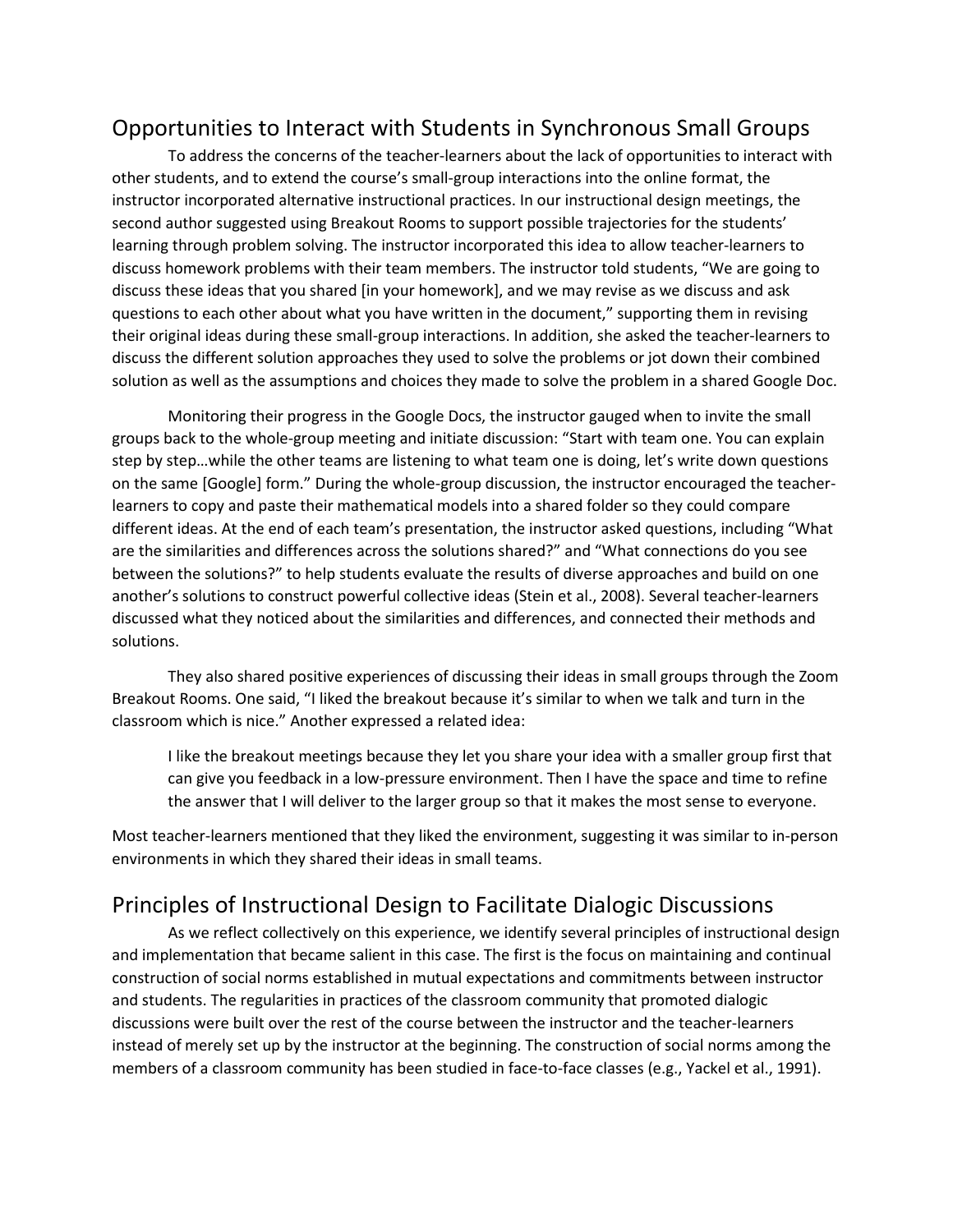However, research rarely shows how such social norms around classroom discussions can be extended smoothly across in-person and online environments, as in this study.

The second principle is promoting communication patterns that foster dialogic interactions, by encouraging the participants to justify their ideas and make connections to diverse perspectives. In this course, discussions revealed a variety of student-generated methods for solving problems and enabled student-led interactions to become the center of each session. Opportunities for teacher-learners to reflect on their own ideas and to reason about mathematics often occurred in the synchronous settings, where they were encouraged to express provisional ideas and clarify their thinking to others. While the use of these communication patterns has been recommended by research (e.g., Wood, 1998), few studies show the possibility of promoting and continuing such opportunities in online learning that this study offers.

The third principle is the use of technological aids to help students visualize and verbalize the ideas they generate and to monitor their progress, rather than conveying the instructor's knowledge to the students. When the instructor decided to choose and use technological tools, such as Zoom sessions, Google Drive, and virtual manipulatives, the first question she considered was how to introduce these technologies to the teacher-learners so that they could express their ideas through them. With this goal, the instructor spent some time with students to explore each tool, as she acknowledged their efforts and difficulties. The use of tools allowed the teacher-learners to observe others' work on the screen, look at the faces of others, provide in-the-moment description of their created methods, and keep track of their work in the shared screen with the instructor during group discussions, all of which promoted dialogic interaction during the online sessions.

## Conclusion

The COVID-19 crisis has put universities and their instructors off balance. We are collectively adjusting to a future in which we must invent ways to honor and sustain the intimate, human character of education in general and of teacher preparation in particular. This Spring has given us a first opportunity to respond to a challenge that will be with us into the foreseeable future. This study explored efforts in one course to make a transition from in-person to online learning that emphasized continuities. It suggested the importance of attending carefully to bridging between the two environments to preserve a culture of dialogic interaction. And it indicated approaches for working explicitly to support a classroom group in making that shift together, as a community of learners.

## References

Bakhtin, M. (1984) *Problems of Dostoevsky's poetics*. Minneapolis: University of Minnesota Press.

- Barker, W., Bressoud, D., Epp, S., Ganter, S., Haver, B. and Pollatsek, H. (2004) *Undergraduate Programs and Courses in the Mathematical Sciences: CUPM Curriculum Guide, 2004*. Washington, DC: The Mathematical Association of America.
- Beeghly, D.G. (2005) 'It's about time: Using electronic literature discussion groups with adult learners', *Journal of Adolescent & Adult Literacy,* 49(1), p12-21.
- Boling, E. (2010), The need for design cases: Disseminating design knowledge', *International Journal of Designs for Learning*, 1(1), p1-8.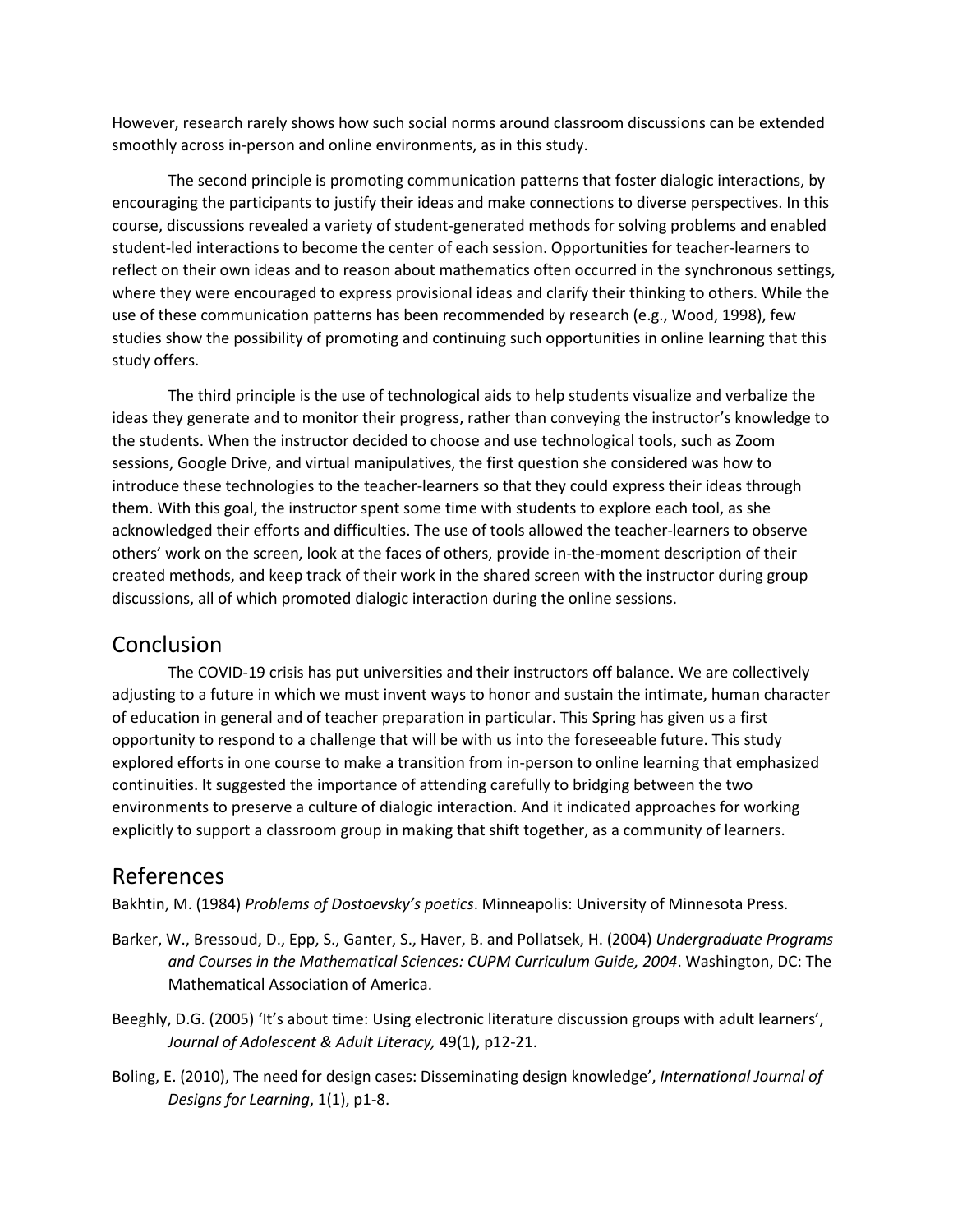- Groenke, S.L. (2008) 'Missed opportunities in cyberspace: Preparing preservice teachers to facilitate critical talk about literature through computer-mediated communication', *Journal of Adolescent & Adult Literacy,* 52(3), p224-233.
- Hiebert, J. and Wearne, D. (1993) 'Instructional tasks, classroom discourse, and students' learning in second-grade arithmetic', *American Educational Research Journal,* 30, p393–425.
- Kim, H.K. and Bateman, B. (2010) 'Student participation patterns in online discussion: Incorporating constructivist discussion into online courses', *International Journal on E-Learning,* 9(1), p79-98.
- Larson, B.E. and Keiper, T.A. (2002) 'Classroom discussion and threaded electronic discussion: Learning in two arenas', *Contemporary Issues in Technology & Teacher Education*, 2(1), p45-62.
- Mehan, H. (1979) *Learning lessons: Social organization in the classroom*. Cambridge, MA: Harvard University Press.
- Mehan, H. (1980) 'The competent student', *Anthropology & Education Quarterly*, 11(3), p131-152.
- Meserve, B. and Suydam, M. (1992) 'Mathematics education in the United States" in Morris R. and Manmohan A. (eds.) *Studies in mathematics education: Moving into the twenty-first century.* Paris: UNESCO, pp. 7-20.
- Meyer, K.A. (2003) 'Face-to-face versus threaded discussions: The role of time and higher-order thinking', *Journal of Asynchronous Learning Networks,* 7(3), p55-65.
- National Council of Teachers of English (2016) Professional knowledge for the teaching of writing [Position statement]. Retrieved from http://www.ncte.org/positions/statements/teachingwriting.
- National Council of Teachers of Mathematics (NCTM). (2000). *Principles and standards for school mathematics*. Reston, VA: NCTM.
- Nystrand, M., Gamoran, A., Kachur, R. and Prendergast, C. (1997) *Opening dialogue: Understanding the dynamics of language and learning in the English classroom*. New York: Teachers College Press.
- Sherry, M. B. (2017) 'How the Visual Rhetoric of Online Discussions Enables and Constrains Students' Participation', *Journal of Adolescent & Adult Literacy*, 61(3), p299-310.
- Sinclair, J. and Coulthard, R. (1975) *Towards an analysis of discourse: the English used by teachers and pupils*. Oxford: Oxford University Press.
- Wertsch, J.V. and Toma, C. (1995) 'Discourse and learning in the classroom: A sociocultural approach' in Steffe, L. and Gale J. (eds.), *Constructivism in education.* Hillsdale, NJ: Lawrence Erlbaum. pp. 401-422.
- Wood, T. (1998) 'Alternative patterns of communication in mathematics classes: Funneling or focusing' in Steinbring, H., Bartolini-Bussi M. and Sierpinska, A. (eds.) *Language and communication in the mathematics classroom.* Reston, VA: NCTM. pp. 167–178.
- Yackel, E., Cobb, P. and Wood, T. (1991) 'Small-group interactions as a source for learning opportunities in second-grade mathematics', *Journal for Research in Mathematics Education,* 22, p390-408.